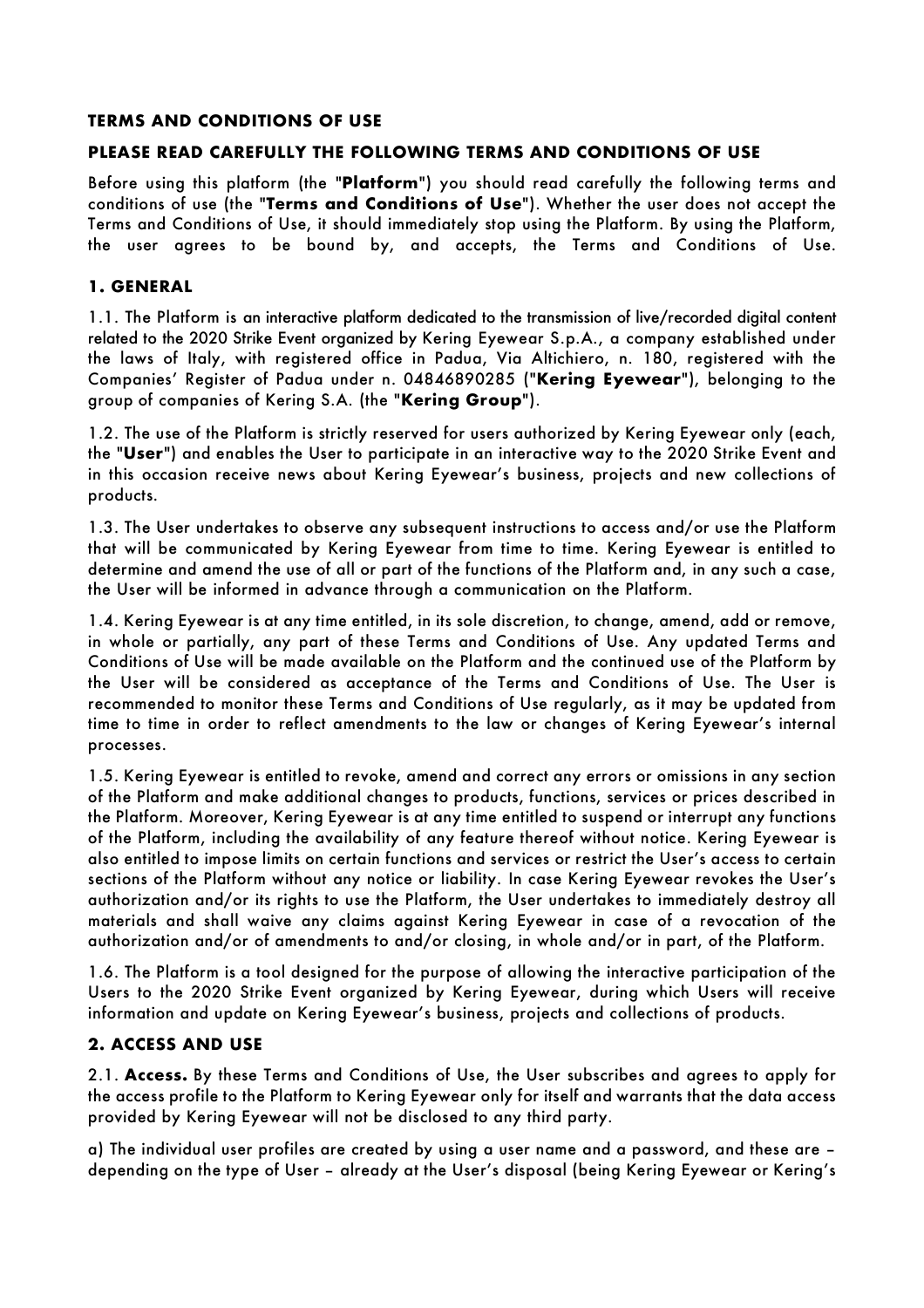identity) or, in case of new registration, transmitted to the User by Kering Eyewear in order to grant the User to use the Platform.

b) In case of new registration, the User represents and warrants that all the information provided during the registration is true and correct and undertakes to preserve the accuracy of all the information provided by promptly informing Kering Eyewear about any intervened amendments to such information. In any case, the User is liable for any transaction, abuse, manipulation or other act or omission made by any user profile linked to the User, including unauthorized acts committed by any third party who has obtained the access to the Platform through the use of User's profile or other user profiles authorized from the same.

c) Without prejudice to the generality of the foregoing, the User undertakes to:

- (i) immediately notify to the subject responsible for the management of User's profile in case of any suspect and/or knowledge of an unauthorized use of the User's profile, including security breaches of any kind (i.e. theft of user profile, circumvention or hacking);
- (ii) warrant that access to its computers is limited to himself/herself.

2.2. **Duration.** These Terms and Conditions of Use, including any amendment hereof, shall remain in full force and effect for the entire duration of the Users' use of the Platform.

2.3. **Suspension/interruption of access.** In case Kering Eyewear deems, at its own discretion, that the User has not complied with and/or acted in a manner inconsistent with these Terms and Conditions of Use and/or has not complied with the provisions of other valid agreements entered into between Kering Eyewear and/or other companies of the Kering Group, and/or violated the rights of Kering Eyewear and/or the rights of other companies of the Kering Group, Kering Eyewear will have the right to terminate and/or cancel with immediate effect, in whole or in part, the access of the User to the Platform.

## **3. USE OF USER'S PERSONAL DATA**

3.1. **Privacy Policy and Cookie Notice.** In order to understand the conditions of use of User's personal data, please make reference to the Privacy Policy and the Cookie Notice published on the Platform.

## **4. INTELLECTUAL PROPERTY RIGHTS**

4.1. **Copyrights**. All content in the form of images, drawings, texts, layout, data, software, audio and video files and their selection and management, including the manner in which these materials are combined together within the Platform are property of Kering Eyewear or by Kering Eyewear's licensors, according to the applicable laws regarding copyright, unless otherwise indicated. It is forbidden to sale, copy, reproduce, distribute, modify, display or present to the public, create derivative works, or any other use of the content and information related to the Platform that goes beyond the internal and private use related to the services provided by Kering Eyewear or companies of the Kering Group unless otherwise expressly authorized by Kering Eyewear.

4.2. **Trademarks**. All trademarks, logos, product names and service trademarks contemplated in the Platform are trademarks, registered and unregistered, belonging to Kering Eyewear or to companies of the Kering Group or licensed to them.

4.3. **Domain names**. All domain names used on the Platform and / or connected to it are owned – or used with permission – by Kering Eyewear, that manages them on a worldwide basis.

4.4. **Unauthorized use**. Offer of any of the contents of the Platform or of any services shall not be interpreted as an authorization or a license, tacitly or otherwise, for the use of registered trademarks or other intellectual property rights contained in the Platform. It is absolutely forbidden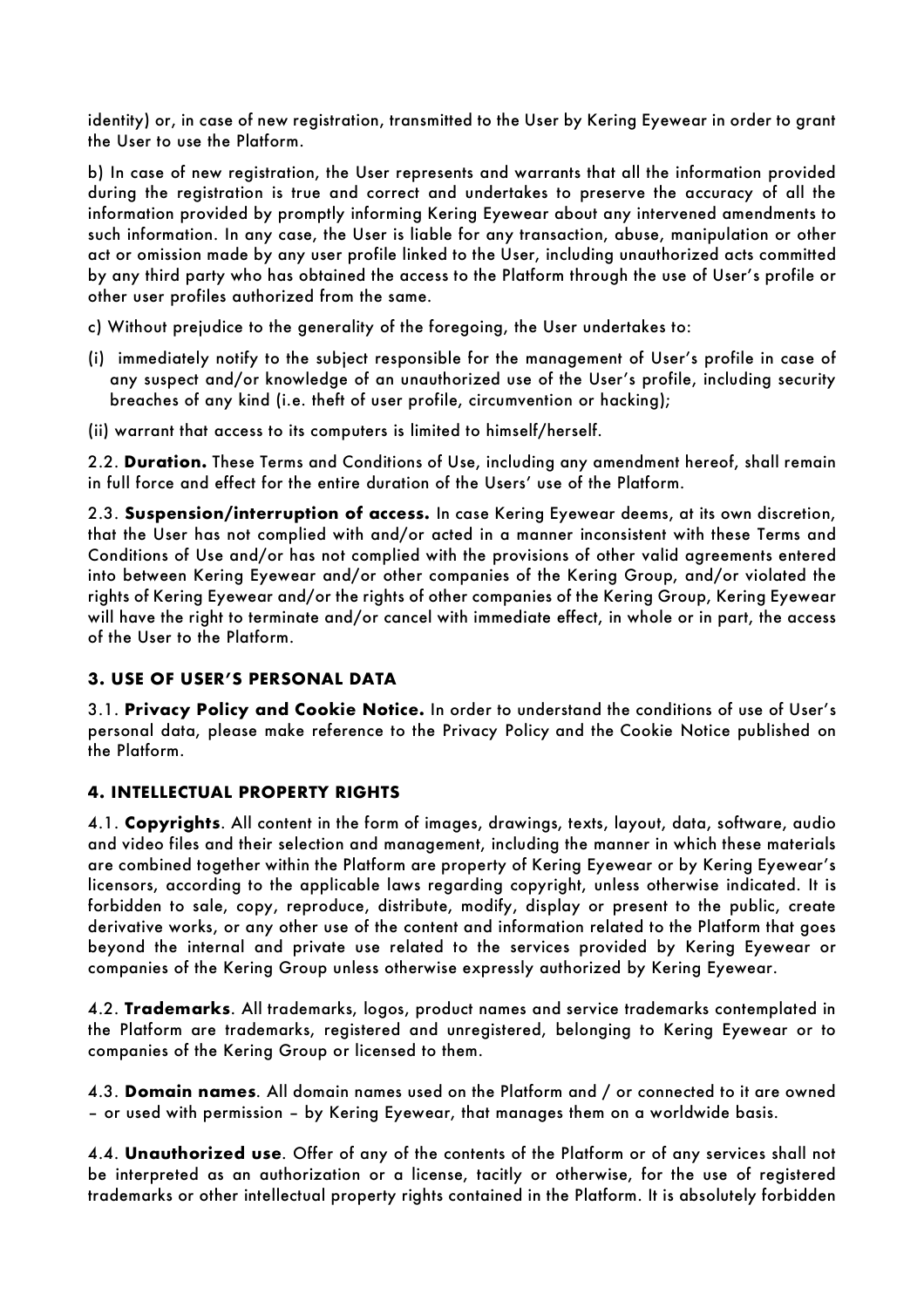to use registered trademarks or other material contained in the Platform for reasons other than those agreed in writing with Kering Eyewear.

4.5. **Breaches.** The User agrees to indemnify Kering Eyewear, and in any case, to hold Kering Eyewear harmless even against third parties, and exempts Kering Eyewear for damages caused as a consequence of breaches or unauthorized use of patents, copyrights, trademarks, designs or any other intellectual property rights in the contents of the Platform used or controlled even by third parties attributable to the User or because of any other breach of intellectual and/or industrial property rights.

## **5. HOLD HARMLESS**

5.1. **INDEMNITY AND HOLD HARMLESS**. THE USER AGREES AND ACKNOWLEDGES THAT THE FAILURE TO COMPLY WITH THESE TERMS AND CONDITIONS OF USE MAY CAUSE IRREPARABLE DAMAGES TO KERING EYEWEAR AND/OR TO COMPANIES OF THE KERING GROUP AND/OR TO THIRD PARTIES. THEREFORE, THE USER WILL BE RESPOSIBLE FOR ANY ACT OR OMISSION COMMITTED, ALSO BY ANY THIRD PARTY GRANTED BY THE USER WITH ACCESS TO THE PLATFORM IN VIOLATION OF THE TERMS AND CONDITIONS OF USE, AND AGREES TO FULLY INDEMNIFY AND HOLD HARMLESS KERING EYEWEAR AND THE COMPANIES OF THE KERING GROUP FROM LOSSES, DAMAGES AND/OR EXPENSES CAUSED BY BREACHES OF, OR FAILURE TO COMPLY WITH, THESE TERMS AND CONDITIONS OF USE BY THE USER ITSELF OR SAID THIRD PARTIES.

5.2. **Term**. The terms of this Article 5 will be valid for the entire period of use of the Platform and, following, for at least 5 (five) years from the date on which the right of the User to access the Platform ceases for whatsoever reason.

## **6. LINKS TO OTHER WEBSITES**

6.1. The Platform may contain links to websites of third parties unrelated to Kering Eyewear. Kering Eyewear does not control or carry out any monitoring operation on such websites or on the contents of such websites and, consequently, it shall not be considered liable for the contents of such websites. The User is then required to read carefully the conditions of use of such websites. In no event the activation of the links shall be intended as a Kering Eyewear suggestion and/or recommendation to the User to access or navigate on such websites, and Kering Eyewear does not provide any warranty with reference to the contents, services and/or goods offered provides.

## **7. LIMITATION OF LIABILITY**

7.1. **USE OF THE PLATFORM**. THE PLATFORM IS PROVIDED IN "AS IT IS" AND "AS AVAILABLE" CONDITIONS AND KERING EYEWEAR DOES NOT WARRANT THAT THE PLATFORM SERVICES, THE CONTENTS OF THE PLATFORM OR THE INFORMATION MADE AVAILABLE THROUGH THE PLATFORM WILL BE PROVIDED UNINTERRUPTED, WITHOUT ANY ERROR AND IN A TOTALLY SAFE WAY. KERING EYEWEAR WILL NOT BE LIABLE FOR ANY INACCURACIES, ERRORS, LOSSES AND/OR DAMAGES CAUSED BY, OR ARISING FROM, THE USER RELING ON INFORMATION OBTAINED FROM THIS PLATFORM OR THROUGH IT. THE USER IS THE SOLE RESPONSIBLE FOR THE EVALUATION OF THE INFORMATION AVAILABLE THROUGH THE PLATFORM AND ITS CONTENTS. WITHOUT PREJUDICE TO THE ABOVE, BY USING THE PLATFORM THE USER AGREES TO BEAR ALL THE RISKS CONNECTED WITH THE USE OF THE PLATFORM AND TO TAKE FULL LIABILITY FOR THE UNUSE, FOR THE LOSS OF DATA AND COSTS CONNECTED WITH THE NECESSARY ASSISTANCE ACTIVITIES AND MAINTENANCE TO THE HARDWARE AN /OR SOFTWARE USED IN CONNECTION WITH THE PLATFORM.

7.2. **AMENDMENTS**. DURING THE OPERATION OF THE PLATFORM KERING EYEWEAR SHALL AT ANY TIME, IN ITS SOLE DISCRETION, AMEND, SUSPEND, INTERRUPT AND/OR INTEGRATE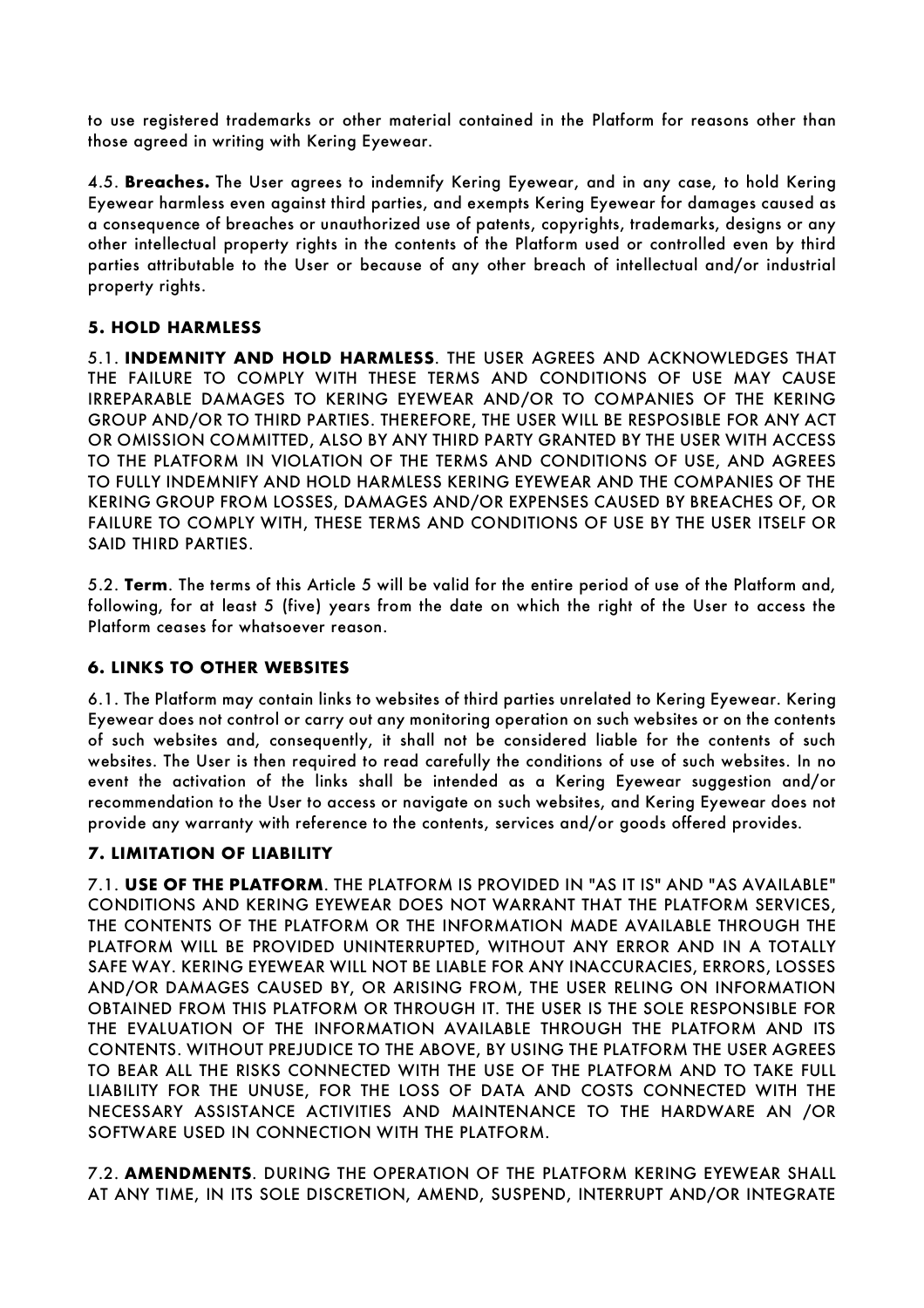THE PLATFORM WITH ANOTHER APPLICATION WITHOUT ANY LIABILITY. THE USER AGREES THAT SUCH AMENDMENTS, SUSPENSIONS, INTERRUPTIONS (BOTH TEMPORARY AND PERMANENT) AND/OR INTEGRATIONS OF THE PLATFORM WITH OTHER APPLICATIONS (BY WEB OR AT LOCAL LEVEL), MADE BY KERING EYEWEAR FOR ANY REASON, WILL NOT GIVE RISE TO CLAIM FOR COMPENSATION OF DAMAGES OR OTHER INDEMNITY OF ANY KIND BY OR IN THE NAME OF THE USER.

7.3. **LIMITATION OF LIABILITY**. KERING EYEWEAR MAKES NO WARRANTIES, EITHER IMPLICIT OR EXPLICIT, CONCERNING THE PLATFORM AND ITS CONTENTS, INCLUDING, BUT NOT LIMITED TO, WARRANTIES OF OWNERSHIP OR FREEDOM FROM MALICIOUS PROGRAM (SUCH AS VIRUS, WORM OR TROJAN HORSES). MOREOVER, THE USER ACKNOWLEDGES THAT, GIVEN SOME CHARACTERISTICS OF THE INTERNET THAT COULD AFFECT ACCESS TO AND/OR THE OPERATION OF THE PLATFORM, KERING EYEWEAR WILL NOT BE LIABILE FOR DAMAGES AND LOSSS RESULTING FROM DELAYS, CORRUPTION OF DATA, MISSED OR INCORRECT DELIVERIES, INTERRUPTION OF ACTIVITIES OR SERVICES. IN NO EVENT WILL KERING EYEWEAR BE LIABLE FOR INDIRECT, INCIDENTAL, SPECIAL OR CONSEQUENTIAL DAMAGES OR LOSS OF PROFIT OR REVENUES CAUSED BY THE USE OF THE PLATFORM.

# **8. CONFIDENTIALITY**

8.1. **Confidential Information**. The User agrees to keep reserved and strictly confidential and not to use for purposes other than those defined under these Terms and Conditions of Use, all information, documents, technical, commercial, strategic and product data, photos, and all other information concerning Kering Eyewear and the Platform, including any information related to the brands portfolio of Kering Eyewear and its new eyewear collections, (the "**Confidential Information**").

8.2. **Exception**. The Confidential Information may be disclosed, in whole or in part, to third parties only with the prior written consent of Kering Eyewear, except for the information that: (i) are available to the public without breach of these Terms and Condition of Use; (ii) are received from a third party in full respect of the rights of the parties and with no breach of any confidentiality obligation; (iii) have been independently developed by the User; (vi) have been acquired by the User before disclosure by Kering Eyewear; or (v) whose disclosure and/or production is necessary to comply with any provision of law or any court order, provided that Kering Eyewear is informed in writing in advance of such law provision or court order.

8.3. **Term**. The terms of this Article 8 will be valid for the entire period of use of the Platform and, following, for at least 5 (five) years from the date on which the right of the User to access the Platform ceases for any reason whatsoever.

## **9. MISCELLANOUS**

9.1. **Free service**. Kering Eyewear will not invoice any extra charge for the use and the access of the Platform, except otherwise agreed in writing. The User acknowledges that all costs relating to the use of the Platform by the User concerning, for example, hardware, software and all internet connection costs shall be entirely borne by the User.

9.2. **Applicable law**. These Terms and Conditions of Use shall be governed by and interpreted in accordance with Italian law.

9.3. **Miscellaneous**. These Terms and Conditions of Use represent the entire agreement between the parties with respect to the matters contemplated therein. Any clause of these Terms and Conditions of Use will be deemed as separate and independent from the others. Any clause null,